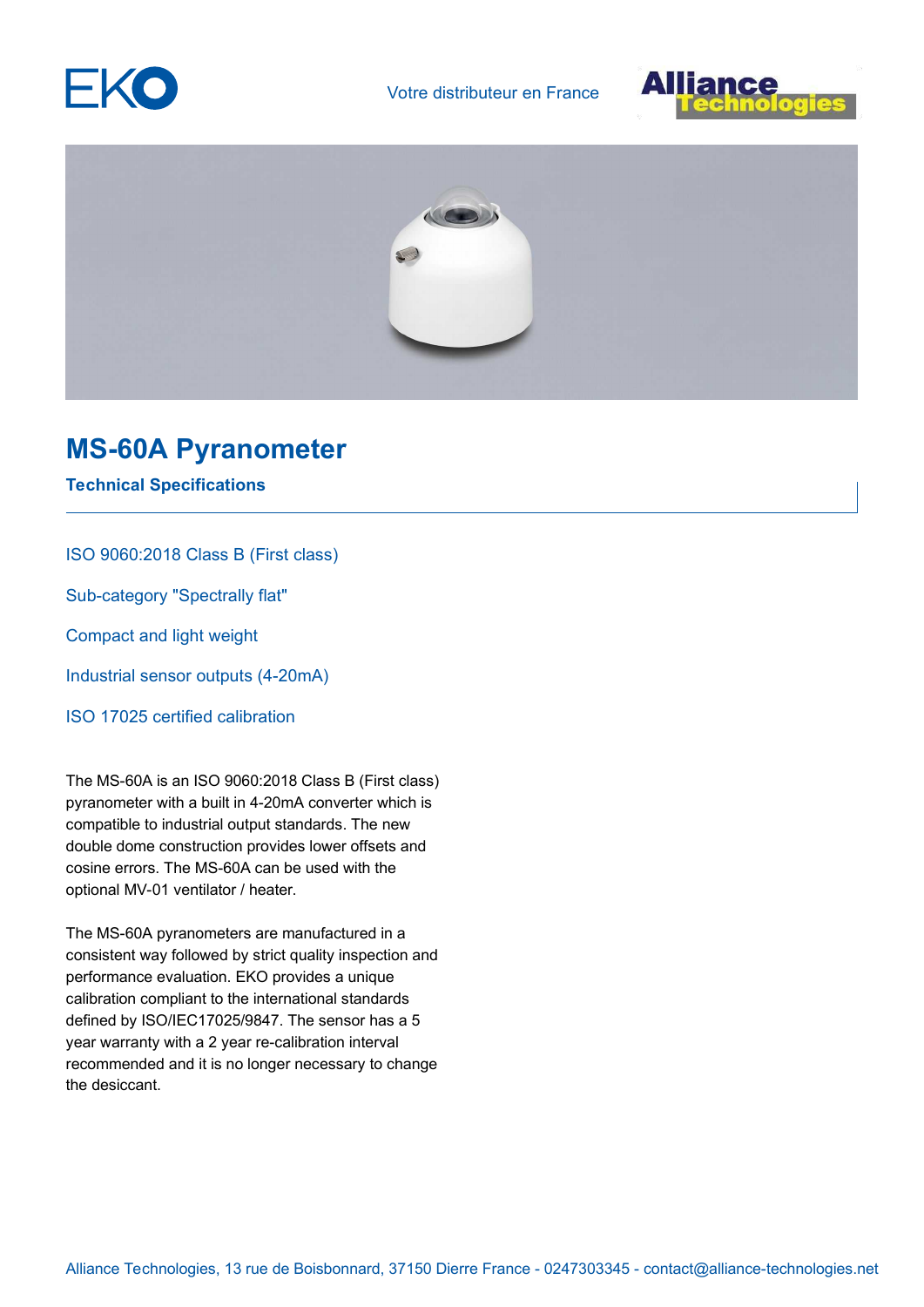



|                                              | <b>MS-60A</b>               |
|----------------------------------------------|-----------------------------|
| ISO 9060:2018                                | Class B                     |
| ISO 9060:1990                                | (First Class)               |
| <b>Sub-category "Spectrally flat"</b>        | <b>Yes</b>                  |
| <b>Sub-category "Fast response"</b>          | <b>No</b>                   |
| <b>Output</b>                                | Digital (4-20mA)            |
| <b>Response time 95%</b>                     | $<$ 18 Sec.                 |
| Zero off-set a) 200W/m <sup>2</sup>          | $+/- 5$ W/m <sup>2</sup>    |
| Zero off-set b) 5K/hr                        | $+/- 2$ W/m <sup>2</sup>    |
| Complete zero off-set c)                     | $+/- 7$ W/m <sup>2</sup>    |
| Non-stability change/1 year                  | $+/- 1.5 \%$                |
| Non-linearity at 1000W/m <sup>2</sup>        | $+/- 1 %$                   |
| Directional response at 1000W/m <sup>2</sup> | $+/- 18$ W/m <sup>2</sup>   |
| <b>Spectral error</b>                        | $+/- 0.2 \%$                |
| Temperature response -10°C to 40°C           | $+/- 2 %$                   |
| Temperature response -20°C to 50°C           | $+/- 4 %$                   |
| Tilt response at 1000W/m <sup>2</sup>        | $+/- 1 %$                   |
| <b>Sensitivity</b>                           |                             |
| <b>Operating temperature range</b>           | $-40 - 80 °C$               |
| <b>Irradiance range</b>                      | $0 - 2000$ W/m <sup>2</sup> |
| <b>Wavelength range</b>                      | 285 - 3000 nm (50% points)  |
| <b>Power supply</b>                          | 12 - 24 VDC                 |
| <b>Power consumption</b>                     | $0.08 - 0.5 W$              |
| <b>Ingress protection IP</b>                 | 67                          |